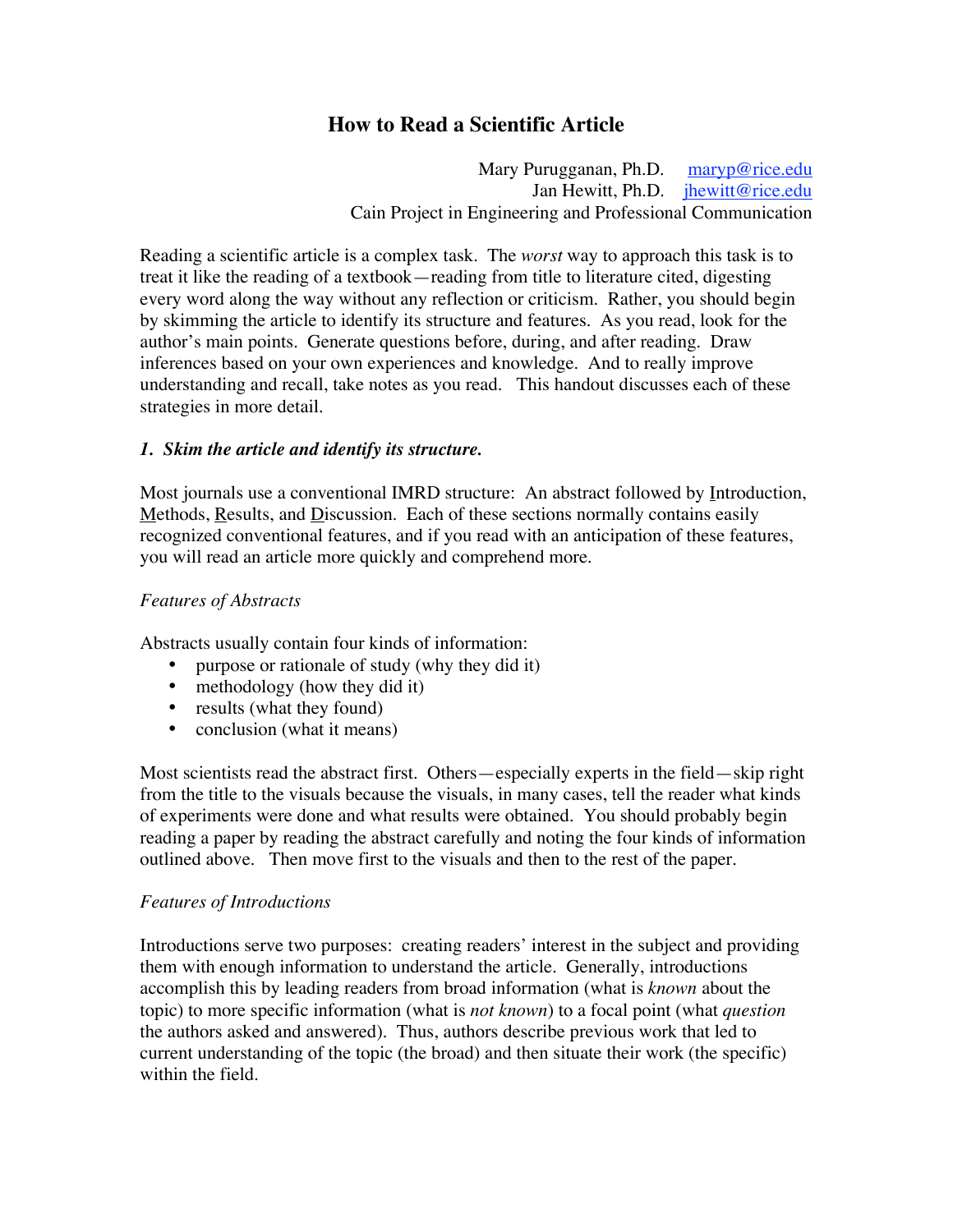### *Features of Methods*

The Methods section tells the reader what experiments were done to answer the question stated in the Introduction. Methods are often difficult to read, especially for graduate students, because of technical language and a level of detail sufficient for another trained scientist to repeat the experiments. However, you can more fully understand the design of the experiments and evaluate their validity by reading the Methods section carefully.

### *Features of Results and Discussion*

The Results section contains results—statements of what was found, and reference to the data shown in visuals (figures and tables). Normally, authors do not include information that would need to be referenced, such as comparison to others' results. Instead, that material is placed in the Discussion—placing the work in context of the broader field. The Discussion also functions to provide a clear answer to the question posed in the Introduction and to explain how the results support that conclusion.

#### *Atypical Structure*

Some articles you read will deviate from the conventional content of IMRD sections. For instance, Letters to *Nature* appear to begin with an abstract, followed by the body of the article. Upon reading, however, you will see that the "abstract" is a summary of the work filled with extensive introduction (for the purpose of catching the attention of a wide audience), and the next paragraph begins a description of the experiments.

Therefore, when you begin to read an article for the first time, skim the article to analyze the document as a whole. Are the sections labeled with headings that identify the structure? If not, note what the structure is. Decide which sections contain the material most essential to your understanding of the article. Then decide the order in which you will read the sections.

#### *2. Distinguish main points.*

Because articles contain so much information, it may be difficult to distinguish the *main points* of an article from the *subordinate points*. Fortunately, there are many indicators of the author's main points:

#### *Document level*

- Title
- Abstract
- Keywords
- *Paragraph level: words or phrases to look for*
	- *surprising*
	- *unexpected*
- visuals (especially figure and table titles)
- first sentence or the last 1-2 sentences of the Introduction
- *in contrast with previous work*
- *has seldom been addressed*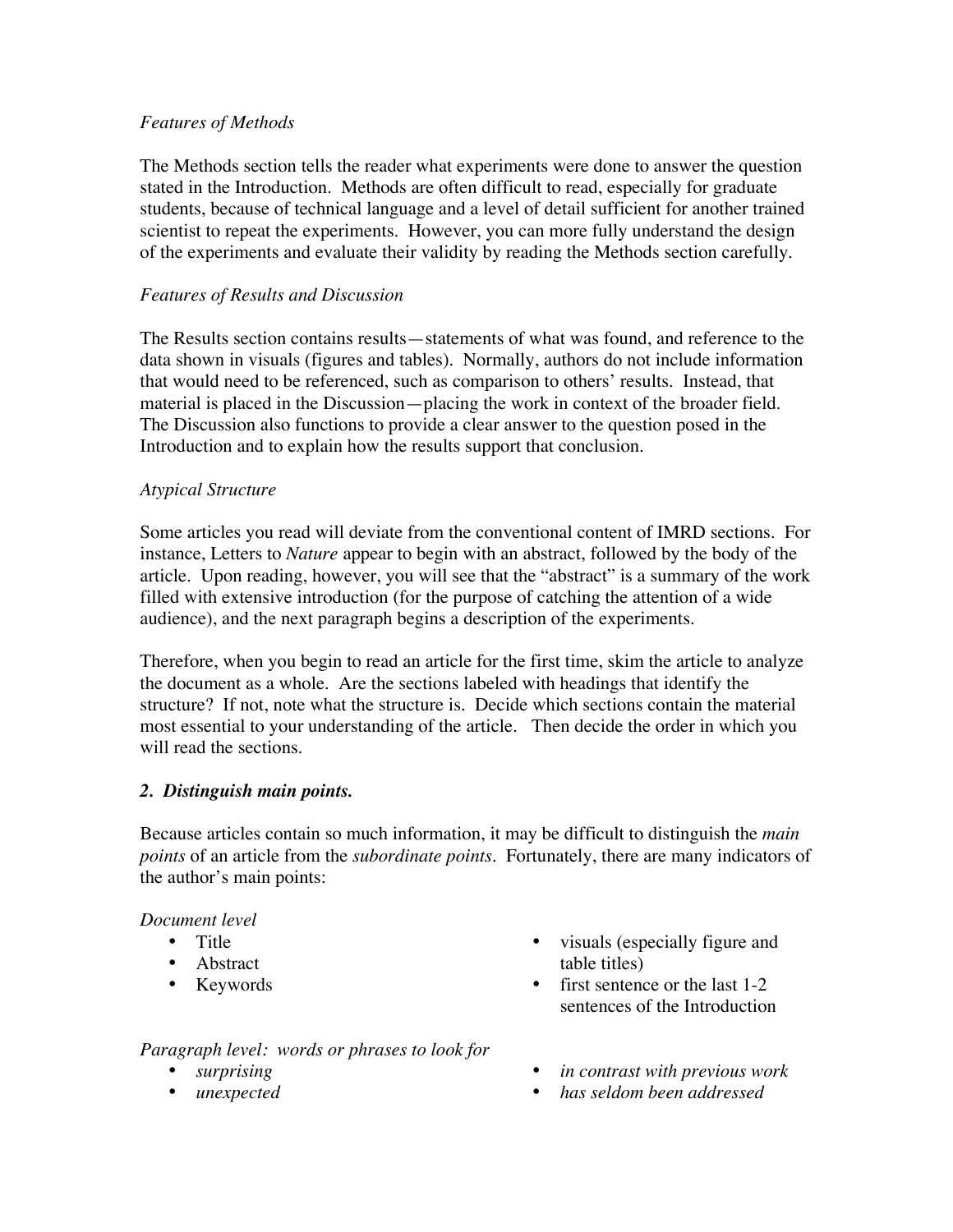- *we hypothesize that*
- *we propose*
- *we introduce*

# *3. Generate questions and be aware of your understanding*

Reading is an active task. Before and during your reading, ask yourself these questions:

- Who are these authors? What journal is this? Might I question the credibility of the work?
- Have I taken the time to understand all the terminology?
- Have I gone back to read an article or review that would help me understand this work better?
- Am I spending too much time reading the less important parts of this article?
- Is there someone I can talk to about confusing parts of this article?

After reading, ask yourself these questions:

- What specific problem does this research address? Why is it important?
- Is the method used a good one? The best one?
- What are the specific findings? Am I able to summarize them in one or two sentences?
- Are the findings supported by persuasive evidence?
- Is there an alternative interpretation of the data that the author did not address?
- How are the findings unique/new/unusual or supportive of other work in the field?
- How do these results relate to the work I'm interested in? To other work I've read about?
- What are some of the specific applications of the ideas presented here? What are some further experiments that would answer remaining questions?

## *4. Draw inferences.*

Not everything that you learn from an article is stated explicitly. As you read, rely on your prior knowledge and world experience, as well as the background provided in the article, to draw inferences from the material. Research has shown that readers who actively draw inferences are better able to understand and recall information.

As an example, in the box below is an excerpt from the Introduction of an article in the journal *Biochemistry (Ballestar et al., 2000)*. The comments in italics are questions and inferences that might be drawn by a student reader.

Rett Syndrome is a childhood neurodevelopmental disorder and one of the most common causes of mental retardation in females *Comment: Hmmm…must be related to a gene on the X-chromosome*, with an incidence of 1 in 10000-15000. *Comment: How common is that? Not too likely to happen to me, but there must be several such children born in Houston every year.* Rett syndrome patients are characterized by a period of normal growth and development (6-18 months) followed by regression with loss of speech and purposeful hand use. *Comment: What happens? Something must be triggered or activated at late infancy.* Patients also develop seizures, autism, and ataxia. After initial

- *we develop*
- *the data suggest*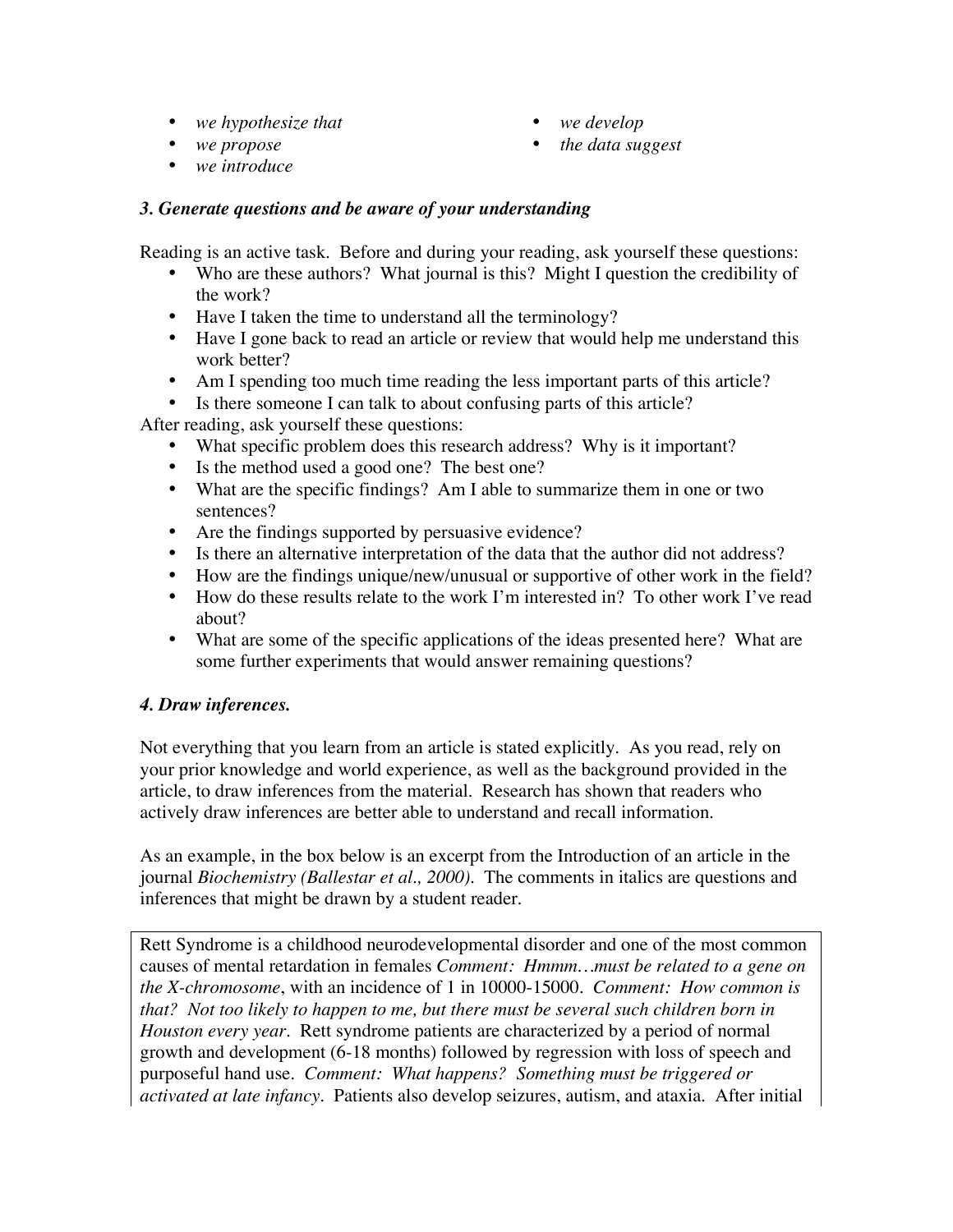regression, the condition stabilizes and patients survive into adulthood. Studies of familial cases provided evidence that Rett is caused by X-linked dominant mutations in a gene subject to X-chromosome inactivation. Recently, a number of mutations in the gene encoding the methyl-CpG binding transcriptional repressor MeCP2 have been associated with Rett Syndrome. *Comment: MeCP2 mutations probably cause Rett Syndrome. This must be an important master-regulator to affect so many processes in the brain. I wonder what they know about it…*

## *5. Take notes as you read.*

Effective readers take notes—it improves recall and comprehension. You may think you'll remember everything you read in researching class assignments, professional papers, proposals, or your thesis, but details will slip away. Develop a template for recording notes on articles you read, or adapt the template below for use. As you accumulate a large collection of articles, this template will help you distinguish articles and quickly locate the correct reference for your own writing. The time spent filling out the form will save you hours of rereading when you write a Background, Related Work, or a Literature Review section.

# **Template for Taking Notes on Research Articles: Easy access for later use**

Whenever you read an article, pertinent book chapter, or research on the web, use the following format (or something similar) to make an electronic record of your notes for later easy access. Put quotation marks around any exact wording you write down so that you can avoid accidental plagiarism when you later cite the article.

Complete citation. Author(s), Date of publication, Title (book or article), Journal, Volume #, Issue #, pages:

If web access: url; date accessed

Key Words:

General subject:

Specific subject: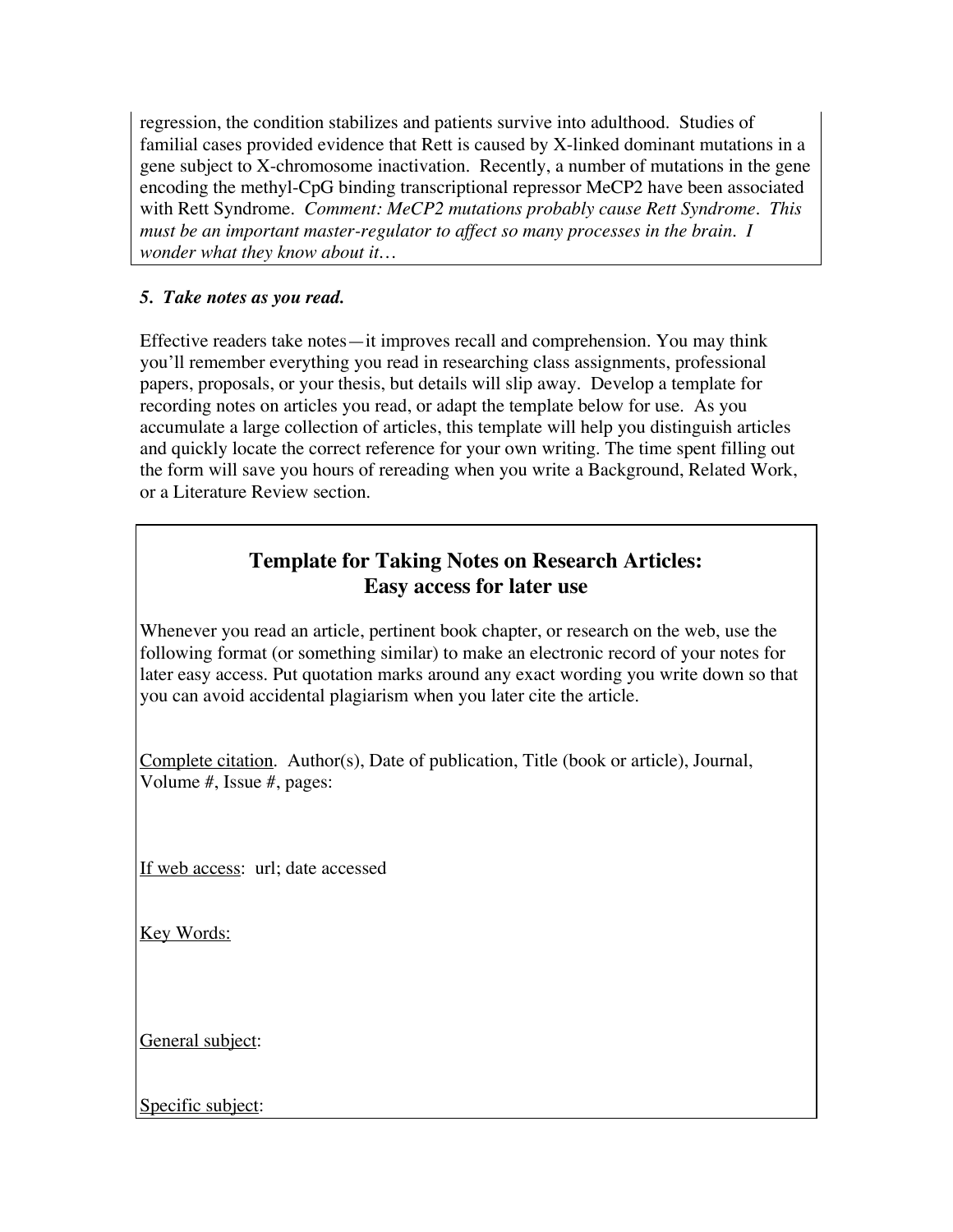## Hypothesis:

Methodology:

 $Result(s):$ 

Summary of key points:

Context (how this article relates to other work in the field; how it ties in with key issues and findings by others, including yourself):

Significance (to the field; in relation to your own work):

Important Figures and/or Tables (brief description; page number):